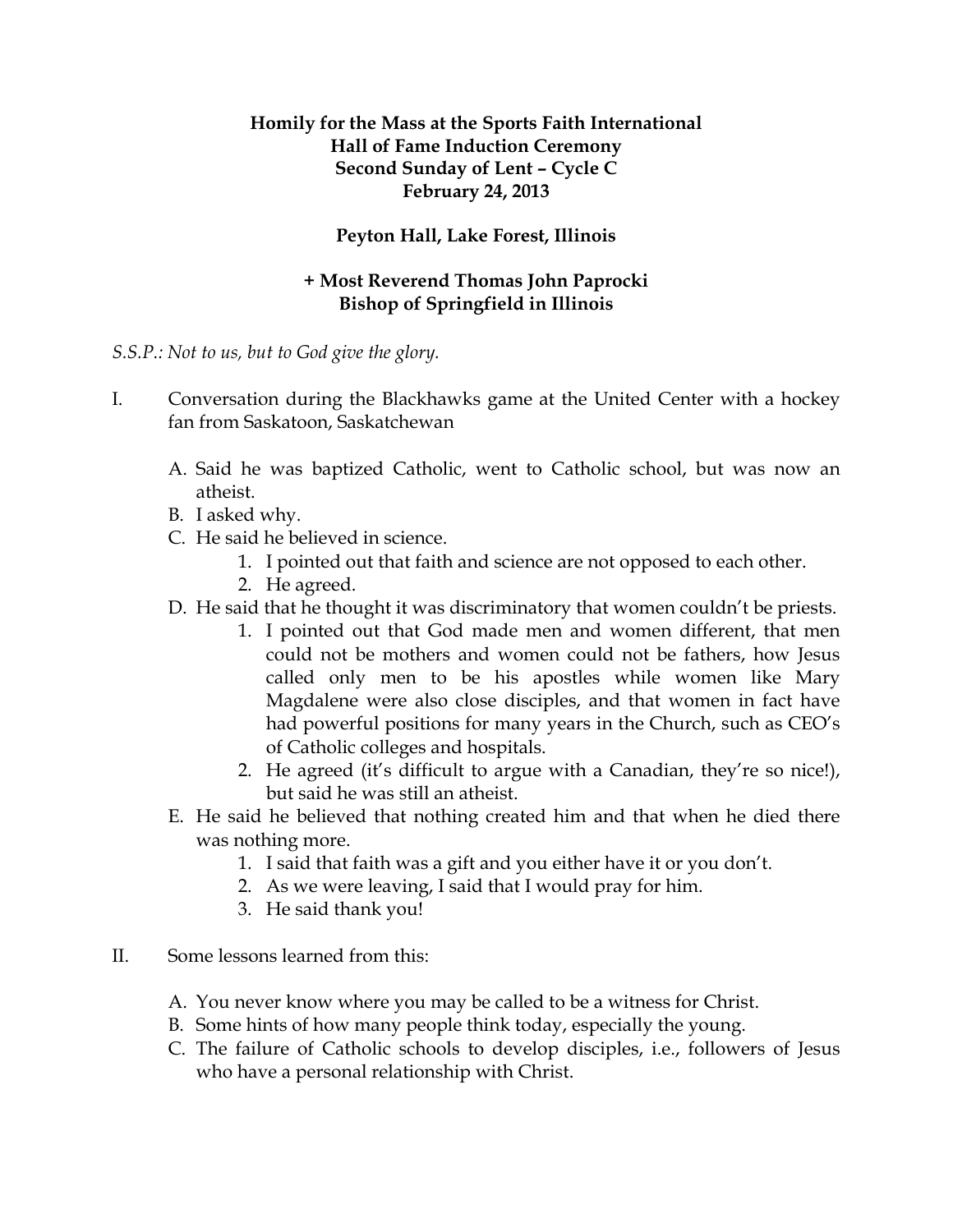- III. Today we celebrate those who have made a connection between sports and faith.
	- A. We honor those who have excelled, not just in athletic pursuits, but in the pursuit of a personal relationship with the Lord.
	- B. Today's Gospel is about the Transfiguration of the Lord, when Christ was revealed in all His glory.
- IV. In William Shakespeare's play, *Henry V*, there is a powerful scene preceding the Battle of Agincourt on St. Crispin's Day, October 25, 1415. The English are outnumbered by the French five to one. When King Henry overhears someone wish that some of the unemployed men back in England could have been with them to help them in battle, the King delivers his impassioned address to his troops in what is known as the St. Crispin's Day speech:

*The fewer men, the greater share of honour. God's will, I pray thee, wish not one man more. . . . This day is called the Feast of Crispian: He that outlives this day, and comes safe home, Will stand a-tiptoe when the day is named, And rouse him at the name of Crispian. . . . This story shall the good man teach his son; And Crispin Crispian shall ne'er go by, From this day to the ending of the world, But we in it shall be remember'd; We few, we happy few, we band of brothers; For he today that sheds his blood with me Shall be my brother; be he ne'er so vile, This day shall gentle his condition: And gentlemen in England now abed Shall think themselves accursed they were not here, And hold their manhoods cheap whiles any speaks That fought with us upon Saint Crispin's day. (IV, iii)* 

As we all know, roused and inspired by Henry's oratory, the King and his band of brothers go on to victory, despite the overwhelming odds. After the Battle of Agincourt, when it was apparent that the English had been victorious, Henry V proclaimed,